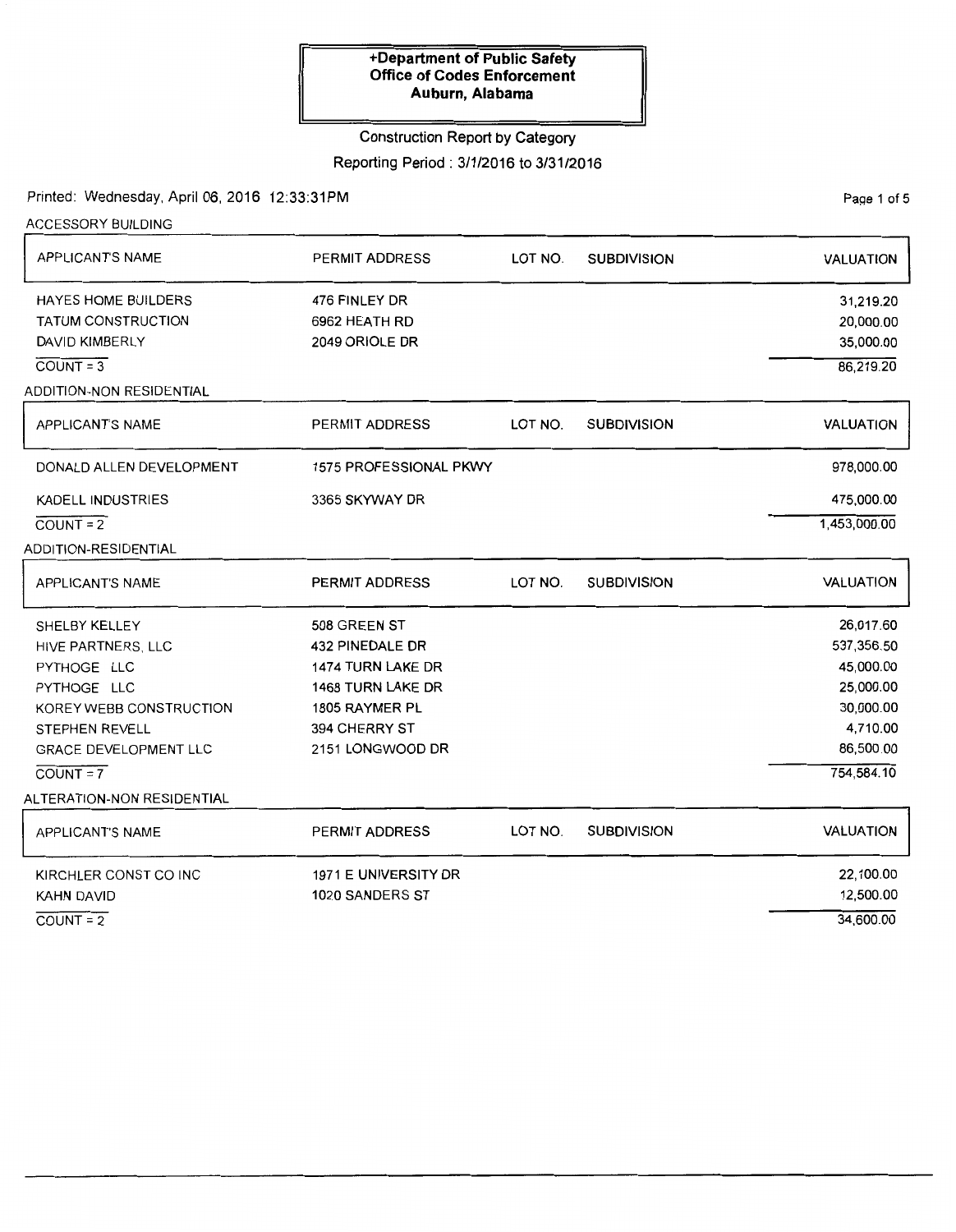## Construction Report by Category

Reporting Period: 3/1/2016 to 3/31/2016

Printed: Wednesday, April 06, 2016 12:33:31PM

ALTERATION-RESIDENTIAL

| <b>APPLICANT'S NAME</b>            | PERMIT ADDRESS           | LOT NO. | <b>SUBDIVISION</b> | <b>VALUATION</b> |
|------------------------------------|--------------------------|---------|--------------------|------------------|
| CROSSROAD CONSTRUCTION CO LLC      | 1003 CHEROKEE RD         |         |                    | 135,000.00       |
| <b>ED CAPPS</b>                    | 983 BIRCH CT             |         |                    | 5,000.00         |
| TOP HAT CHIMNEY SWEEPS             | 779 CARY DR              |         |                    | 5,736.00         |
| JOHN WILLIAMS                      | 1800 OLD WRIGHTS MILL RD |         |                    | 1,100.00         |
| DOUBLE D CONSTRUCTION              | 2010 COX RD              |         |                    | 2,000.00         |
| <b>MADISON DESIGN CONSTRUCTION</b> | 723 MOORES MILL RD       |         |                    | 8,000.00         |
| <b>TERRY HENLEY</b>                | 650 ANDERS CT            |         |                    | 7,000.00         |
| <b>BLUE OAK CONSTRUCTION</b>       | 795 OAKDALE DR           |         |                    | 18,000.00        |
| <b>HF&amp;LCONSTRUCTION</b>        | 241 SINGLETON ST         |         |                    | 25,000.00        |
| <b>AUBURN FRAMING</b>              | 313 CARTER ST            |         |                    | 11,627.00        |
| A - AIRFLOW AWNING                 | 2521 INDIAN HILL RD      |         |                    | 15,000.00        |
| XING PING HU                       | 605 LOCKWOOD ST          |         |                    | 1,505.00         |
| COLVIN EVANS CONSTRUCTION LLC      | 215 S CARY DR            |         |                    | 6,000.00         |
| $COUNT = 13$                       |                          |         |                    | 240,968.00       |
| AMUSEMENT/SOCIAL/RECREATIONAL      |                          |         |                    |                  |
| <b>APPLICANT'S NAME</b>            | PERMIT ADDRESS           | LOT NO. | <b>SUBDIVISION</b> | <b>VALUATION</b> |
| <b>VICKERS POOLS INC</b>           | 640 LONGWOOD CIR         |         |                    | 227,000.00       |
| HERRING POOLS & SUPPLIES           | 1959 FAIRWAY DR          |         |                    | 52,000.00        |
| $COUNT = 2$                        |                          |         |                    | 279,000.00       |
| OFFICE/BANK/PROFESSIONAL           |                          |         |                    |                  |
| <b>APPLICANT'S NAME</b>            | PERMIT ADDRESS           | LOT NO. | <b>SUBDIVISION</b> | <b>VALUATION</b> |
| DILWORTH DEVELOPMENT               | 719 N DEAN RD            |         |                    | 760,069.00       |
| $COUNT = 1$                        |                          |         |                    | 760,069.00       |
| OTHER NON-HOUSEKEEPING SHELTER     |                          |         |                    |                  |
| <b>APPLICANT'S NAME</b>            | PERMIT ADDRESS           | LOT NO. | <b>SUBDIVISION</b> | VALUATION        |
| <b>J &amp; L CONTRACTORS INC</b>   | 1499 SHUG JORDAN PKWY    |         |                    | 394,900.00       |
| $COUNT = 1$                        |                          |         |                    | 394,900.00       |

Page 2 of 5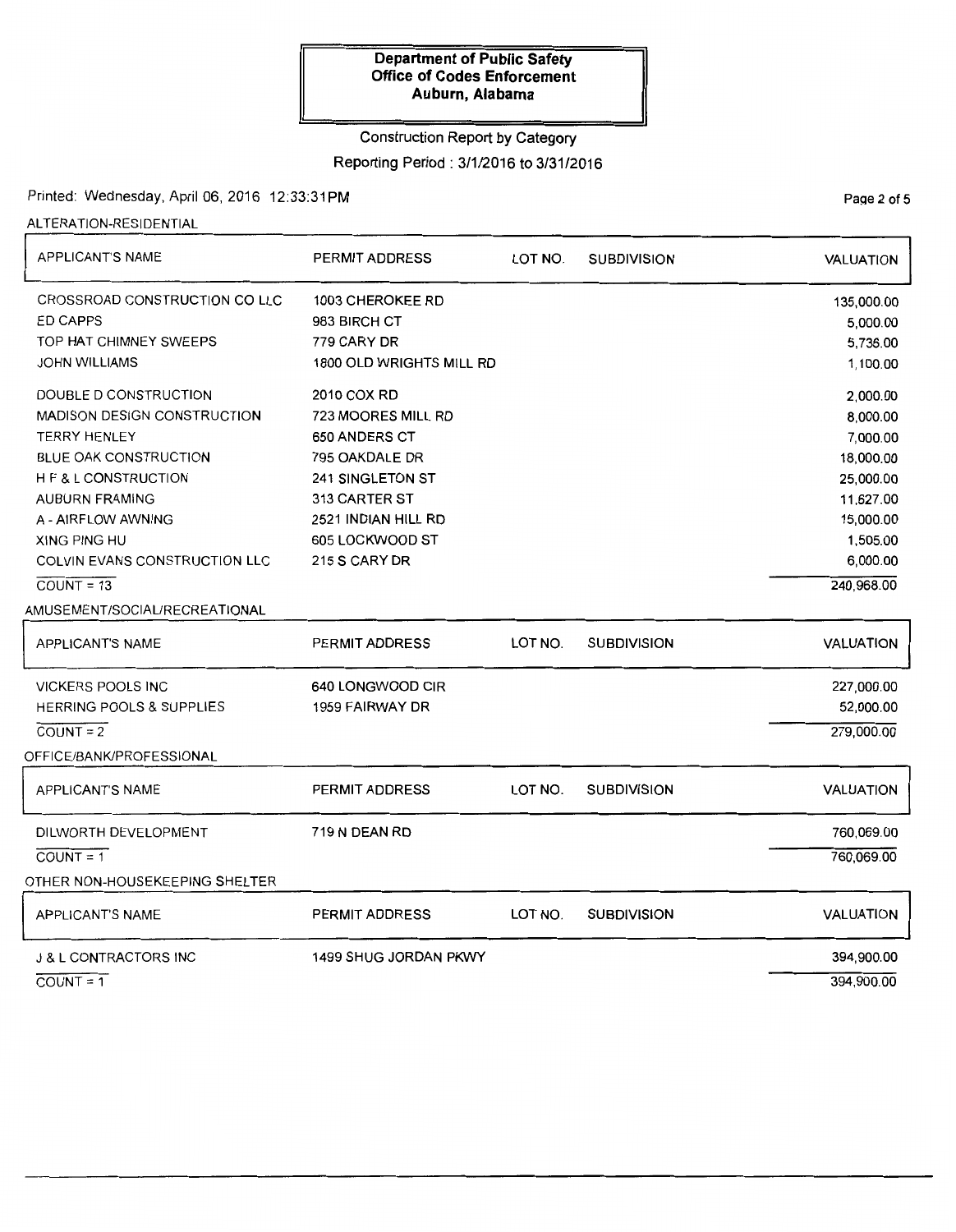### Construction Report by Category

Reporting Period: 3/1/2016 to 3/31/2016

## Printed: Wednesday, April 06, 2016 12:33:31PM

ROOFING-RESIDENTIAL

| APPLICANT'S NAME             | PERMIT ADDRESS       | LOT NO. | <b>SUBDIVISION</b> | <b>VALUATION</b> |
|------------------------------|----------------------|---------|--------------------|------------------|
| <b>MONROE ROOFING</b>        | <b>1360 S GAY ST</b> |         |                    | 4,900.00         |
| <b>JOHN WILLIAMS</b>         | <b>745 CLARK AVE</b> |         |                    | 4,200.00         |
| SUPERIOR ROOFING             | 1202 NORTHLAKE DR    |         |                    | 6,865.00         |
| TRIPLE B CONSTRUCTION        | 575 DEER RUN RD      |         |                    | 11,848.00        |
| KOREY WEBB CONSTRUCTION      | 304 E GLENN          |         |                    | 20,000.00        |
| <b>JIMMY FLANAGAN</b>        | 928 GENTRY DR        |         |                    | 3,000.00         |
| <b>VILLAGE BUILDERS INC.</b> | 420 BELMONTE DR      |         |                    | 10,000.00        |
| SUPERIOR ROOFING             | 719 PATRICK RD       |         |                    | 12,000.00        |
| <b>SUPERIOR ROOFING</b>      | 228 COVE CT          |         |                    | 4,130.00         |
| <b>SUPERIOR ROOFING</b>      | 974 BIRCH CT         |         |                    | 2,840.00         |
| <b>SUPERIOR ROOFING</b>      | 642 E SAMFORD AVE    |         |                    | 6,700.00         |
| D K HOMES LLC                | 2142 FRANKLIN ST     |         |                    | 5,100.00         |
| <b>VILLAGE BUILDERS INC.</b> | 132 CARTER ST        |         |                    | 4,800.00         |
| <b>SCOTT BARRETT</b>         | 532 E SAMFORD AVE    |         |                    | 8,300.00         |
| SUPERIOR ROOFING             | 609 GREEN ST         |         |                    | 4,100.00         |
| YELLOWHAMMER ROOFING, INC.   | 603 OWENS RD         |         |                    | 11,824.10        |
| $COUNT = 16$                 |                      |         |                    | 120,607.10       |
| SINGLE FAMILY HOUSE-ATTACHED |                      |         |                    |                  |

| APPLICANT'S NAME                                                                                                                          | PERMIT ADDRESS                                                                                                       | LOT NO.                             | <b>SUBDIVISION</b>                                                                                                                               | <b>VALUATION</b>                                                   |
|-------------------------------------------------------------------------------------------------------------------------------------------|----------------------------------------------------------------------------------------------------------------------|-------------------------------------|--------------------------------------------------------------------------------------------------------------------------------------------------|--------------------------------------------------------------------|
| <b>WILKINS AND ASSOCIATES INC</b><br>WILKINS AND ASSOCIATES INC<br>CANDLER CONSTRUCTION<br>HOMESTEAD RESIDENTIAL<br>HOMESTEAD RESIDENTIAL | 327 JACK HAMPTON DR<br>325 JACK HAMPTON DR<br>1940 GOOSE HOLLOW DR<br><b>1718 EASTON CT</b><br><b>1714 EASTON CT</b> | $54b-1$<br>53B-1<br>4<br>40A<br>41A | <b>ROSS PARK PHASE III</b><br><b>ROSS PARK PHASE III</b><br><b>GOLD HILL ESTATES</b><br><b>EAST LAKE TOWNHOMES</b><br><b>EAST LAKE TOWNHOMES</b> | 202,982.45<br>202,982.45<br>281,272.45<br>319,724.34<br>321,506.79 |
| HOMESTEAD RESIDENTIAL<br>HOMESTEAD RESIDENTIAL<br>$COUNT = 7$                                                                             | 1726 EASTON CT<br><b>1722 EASTON CT</b>                                                                              | 38A<br>39A                          | <b>EAST LAKE TOWNHOMES</b><br><b>EAST LAKE TOWNHOMES</b>                                                                                         | 312,335.18<br>321,506.79<br>1.962.310.45                           |

Page 3 of 5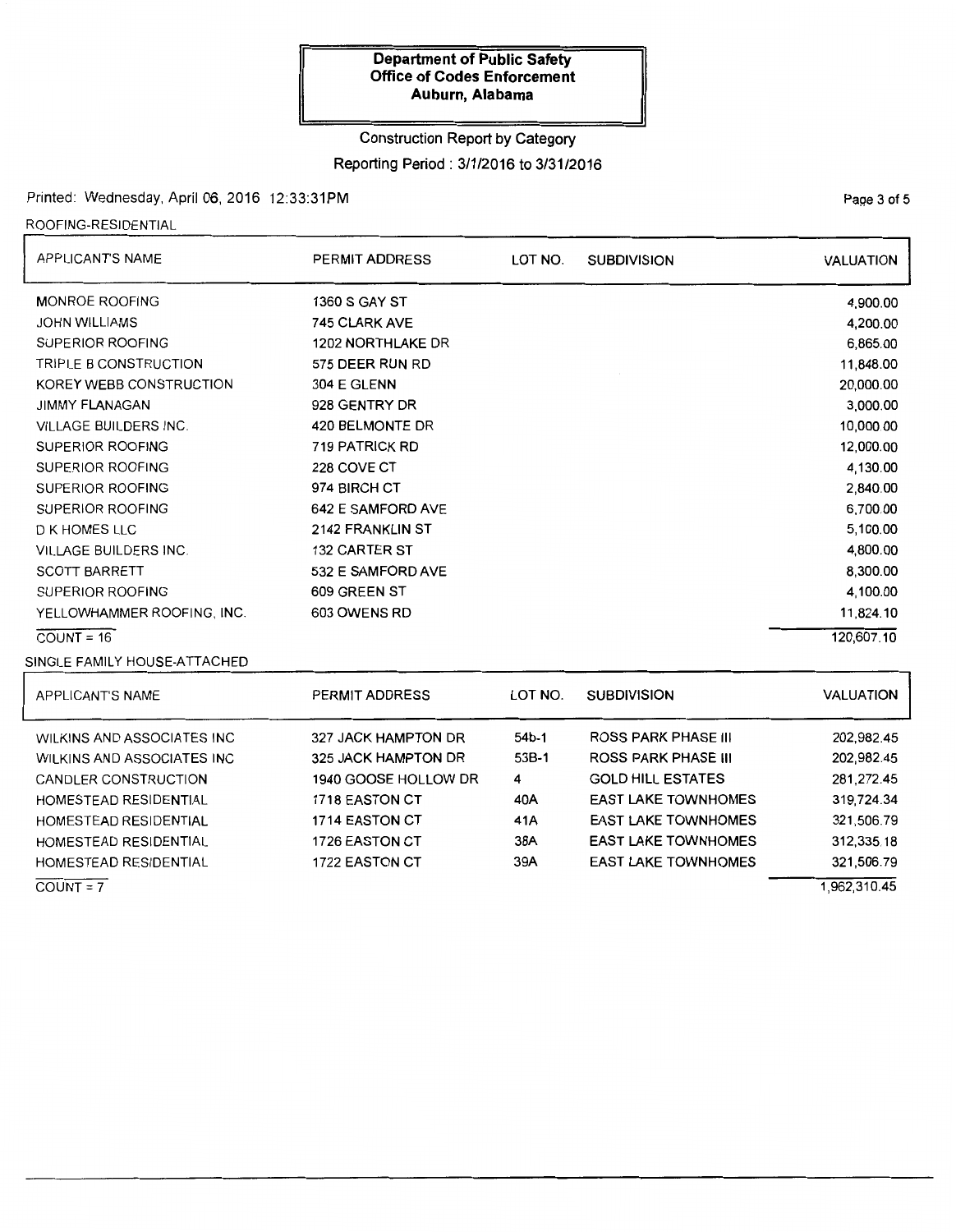# Construction Report by Category Reporting Period: 3/1/2016 to 3/31/2016

# Printed: Wednesday, April 06,2016 12:33:31PM

### SINGLE FAMILY HOUSE-DETACHED

| APPLICANT'S NAME                   | PERMIT ADDRESS                              | LOT NO.        | <b>SUBDIVISION</b>           | <b>VALUATION</b> |  |
|------------------------------------|---------------------------------------------|----------------|------------------------------|------------------|--|
| ELITE HOMES OF EAST ALABAMA        | 740 PETRIE RD                               | 6              | <b>CARY WOODS</b>            | 321,857.00       |  |
| HOLLAND HOMES INC.                 | 217 HICKORY WOODS DR                        | 5a             | HICKORY WOODS ESTSTES SOUTH  |                  |  |
| <b>MICHAEL A MONK</b>              | 473 MERIMONT BLVD                           | 56             | <b>ASHETON LAKES</b>         | 358,999.03       |  |
| <b>GRAYHAWK HOMES INC</b>          | 1470 CLOVERBROOK CIR                        | 31             | SOUTHERN EDGE                | 208,101.01       |  |
| <b>TRAVIS BROOKS</b>               | 156 CONE ST                                 | 5/6            | <b>DIXIE PARK</b>            | 129,432.00       |  |
| SAGE COMPANY LLC                   | 895 DAKOTA DR                               | 12             | <b>DAKOTA</b>                | 750,000.00       |  |
| SIMS & COMPANY LLC                 | <b>487 MERIMONT BLVD</b>                    | 54             | <b>ASHETON LAKES</b>         | 321,704.09       |  |
| HOMESTEAD RESIDENTIAL              | 929 FALCONER DR                             | 180            | YARBROUGH FARMS -THE PARC    | 246,775.70       |  |
| DACK HOMES WEST LLC                | 2174 AUTUMN RIDGE WAY                       | 134A           | <b>AUTUMN RIDGE</b>          | 222,692.90       |  |
| WILL CROW                          | <b>1568 MCCURRY LN</b>                      | 2              | <b>MCCURRY HILLS</b>         | 401,064.12       |  |
| <b>EASTBROOK HOMES</b>             | 2079 MOHICAN DR                             | 157            | <b>PRESERVE</b>              | 221,326.60       |  |
| <b>MICHAEL A MONK</b>              | <b>725 CHADWICK LN</b>                      | 1 <sub>C</sub> |                              | 622, 126.99      |  |
| <b>HAYES HOME BUILDERS</b>         | 476 FINLEY DR                               |                |                              | 280,000.00       |  |
| TOLAND PROPERTIES INC              | 1669 HERON PT                               | а              | <b>MOORES MILL GOLF CLUB</b> | 450,288.17       |  |
| ELITE HOMES OF EAST ALABAMA        | 752 PETRIE RD                               | 5              | <b>CARY WOODS</b>            | 231,275.95       |  |
| <b>MARK INGRAM</b>                 | 530 PEAR TREE RD                            | 1ABD-4         | <b>BILL PENNY</b>            | 484,812.51       |  |
| TRUE BUILT HOMES                   | <b>432 MERIMONT BLVD</b>                    | 17             | <b>ASHETON LAKES</b>         | 327,295.70       |  |
| <b>EASTBROOK HOMES</b>             | 1898 SEQUIOA DR                             | 153            | <b>PRESERVE</b>              | 271,091.03       |  |
| STONE MARTIN BUILDERS              | 2615 SALFORD ST                             | 60             | <b>COTSWOLDS</b>             | 313,315.67       |  |
| HOMESTEAD RESIDENTIAL              | 955 PEMBROKE PL                             | 63A            | <b>ROSEMARY GATE</b>         | 249,308.45       |  |
| HOMESTEAD RESIDENTIAL              | 959 PEMBROKE PL                             | 64A            | <b>ROSEMARY GATE</b>         | 242,005.32       |  |
| STONE MARTIN BUILDERS              | 2626 SALFORD ST                             | 5              | <b>COTSWOLDS</b>             | 302,292.47       |  |
| STONE MARTIN BUILDERS              | 2642 SALFORD ST                             | 9              | <b>COTSWOLDS</b>             | 310,739.95       |  |
| STONE MARTIN BUILDERS              | 2622 SALFORD ST                             | 4              | <b>COTSWOLDS</b>             | 292,377.05       |  |
| HOLLAND HOMES INC.                 | 1431 REYNOLDS DR                            | 1              | <b>STONE CREEK</b>           | 249,008.85       |  |
| DILWORTH DEVELOPMENT               | <b>1683 YARBOROUGH FARMS</b><br><b>BLVD</b> | 32             | YARBROUGH FARMS PH II        | 264,738.43       |  |
| DILWORTH DEVELOPMENT               | 959 ANDREWS AVE                             | 213            | YARBROUGH FARMS -THE PARC    | 297,466.81       |  |
| DILWORTH DEVELOPMENT               | 1539 MARIE LOOP                             | 48             | <b>EAST LAKE SUBDIVISION</b> | 314,616.14       |  |
| EDGAR HUGHSTON BUILDER INC.        | 2560 SALFORD ST                             | 154            | <b>COTSWOLDS</b>             | 284,981.63       |  |
| TOLAND CONSTRUCTION                | 2400 MIMMS LN                               | 230            | <b>MIMMS TRAIL</b>           | 244,829.96       |  |
| TOLAND CONSTRUCTION                | 2396 MIMMS LN                               | 231            | <b>MIMMS TRAIL</b>           | 305,825.02       |  |
| RIDGE CREST PROPERTIES LLC         | 1620 OVERHILL CT                            | 33             | <b>HIGHLANDS</b>             | 204,560.02       |  |
| EDGAR HUGHSTON BUILDER INC.        | 2566 SALFORD ST                             | 153            | <b>COTSWOLDS</b>             | 284,064.08       |  |
| EDGAR HUGHSTON BUILDER INC.        | 2578 SALFORD ST                             | 151            | <b>COTSWOLDS</b>             | 293,962.05       |  |
| <b>BUILDERS PROFESSIONAL GROUP</b> | 2703 MIMMS LN                               | 189            | <b>MIMMS TRAIL</b>           | 422,313.12       |  |
| BUILDERS PROFESSIONAL GROUP        | 1261 AUBIE DR                               | 51             | <b>GARDENS AT GATEWOOD</b>   | 293,491.15       |  |
| <b>EASTBROOK HOMES</b>             | 2031 COVEY DR OR, 1985<br><b>SEQUOIA DR</b> | 128            | <b>PRESERVE</b>              | 221,191.60       |  |
| EDGAR HUGHSTON BUILDER INC.        | <b>2572 SALFORD ST</b>                      | 152            | <b>COTSWOLDS</b>             | 303,273.00       |  |
| DACK HOMES WEST LLC                | 2130 AUTUMN RIDGE WAY                       | 145            | <b>AUTUMN RIDGE</b>          | 200,294.18       |  |
| EASTBROOK HOMES                    | 2191 RED TAIL LN                            | 146A2          | <b>PRESERVE</b>              | 257,540.45       |  |
| HOMESTEAD RESIDENTIAL              | 1162 STILL HUNT LN                          | 187            | YARBROUGH FARMS -THE PARC    | 249,542.26       |  |

Page 4 of 5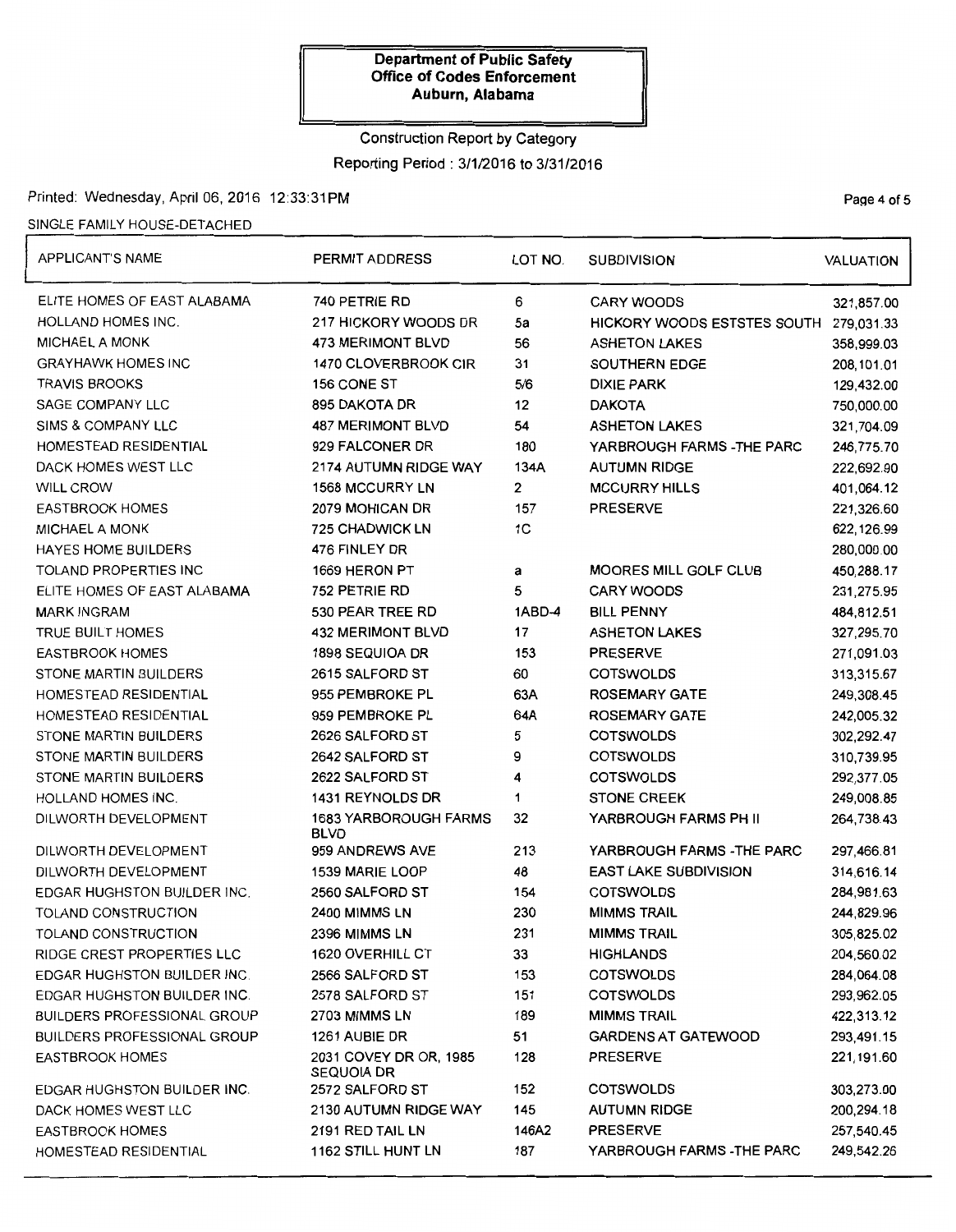Construction Report by Category

Reporting Period: 3/1/2016 to 3/31/2016

Printed: Wednesday, April 06, 2016 12:33:31PM

SINGLE FAMILY HOUSE-DETACHED

| <b>APPLICANT'S NAME</b>                                      | <b>PERMIT ADDRESS</b> | LOT NO. | <b>SUBDIVISION</b> | <b>VALUATION</b>            |
|--------------------------------------------------------------|-----------------------|---------|--------------------|-----------------------------|
| STONE MARTIN BUILDERS<br>$COUNT = 42$<br>TWO-FAMILY BUILDING | 2618 SALFORD ST       | 3       | <b>COTSWOLDS</b>   | 266,775.14<br>12,796,386.93 |
| APPLICANT'S NAME                                             | <b>PERMIT ADDRESS</b> | LOT NO. | <b>SUBDIVISION</b> | <b>VALUATION</b>            |
| DONALD H ALLEN DEVELOPMENT INC<br>$COUNT = 1$                | 331 E GLENN AVE       |         |                    | 279,000.00<br>279,000.00    |

TOTAL COUNT = 97

TOTAL VALUATION =

19,161,644.78

Alus Nul

PaQe 5 of 5